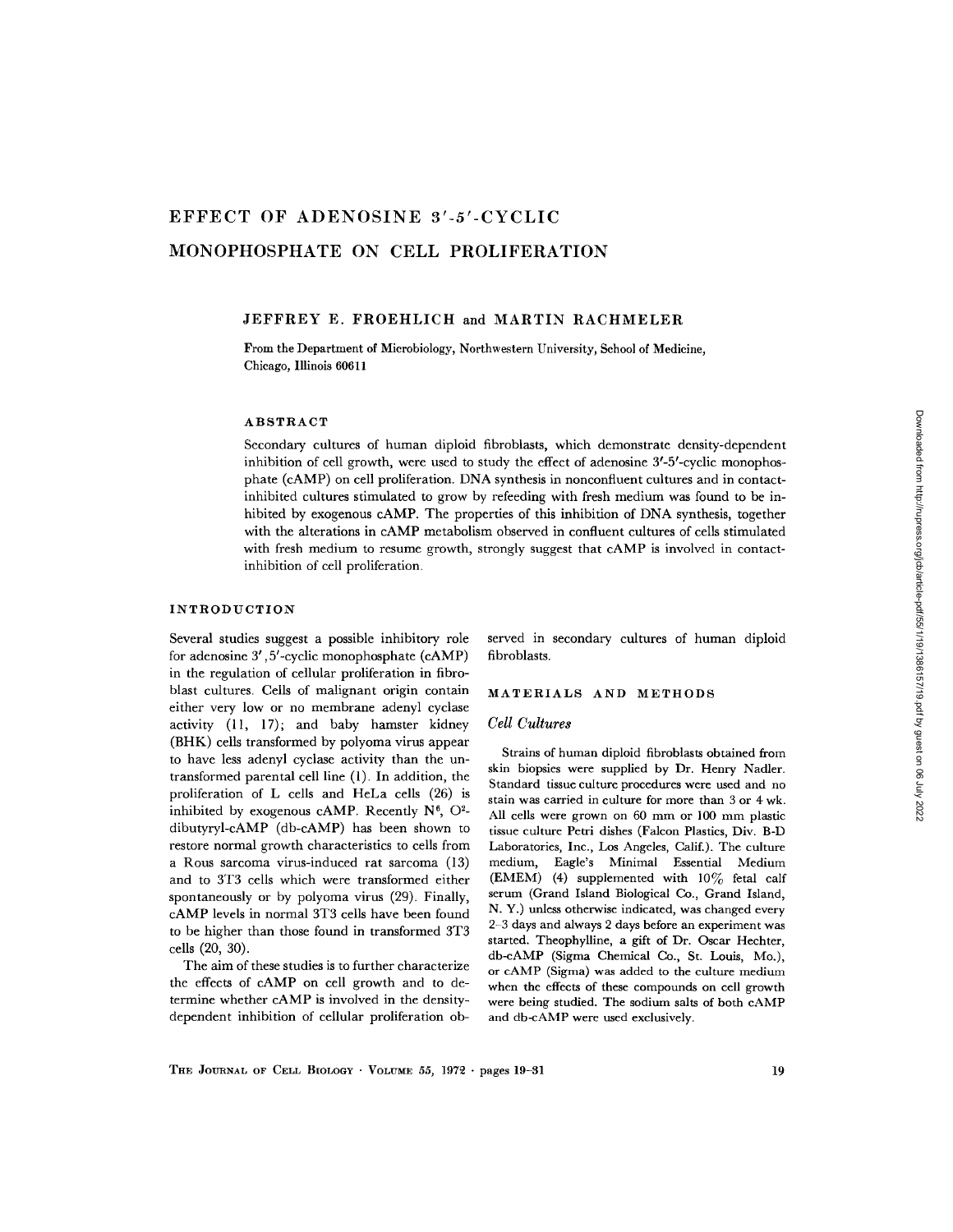### Incorporation Studies with

### Tritiated Thymidine

Uptake of thymidine- ${}^{3}H$  (TdR- ${}^{3}H$ ) into acidprecipitable material was used to measure the rate of DNA synthesis, and therefore the proliferative activity, in cell cultures . Cultures were incubated for 30 min in 2.0 ml of culture medium containing 2.0  $\mu$ Ci of TdR- ${}^{3}H$  (New England Nuclear Corp. (Boston, Mass.); specific activity, 6 Ci/mmole). After 30 min, the medium was discarded and the cells were washed three times with cold 0.15 M NaCl. Each culture was then dissolved in a known amount of <sup>1</sup> .0 N NaOH. A sample of this was used to determine the protein content of the culture using the method of Lowry (16), while the remainder was neutralized with 1.0 N HCl and precipitated with trichloroacetic acid (TCA) at a final concentration of  $5\%$ . The precipitate, after being washed three times with  $5\%$ TCA, was dissolved in 1.0 ml of 0.05 N NaOH, and 0.1 ml was counted in a Packard Liquid Scintillation Spectrometer (Packard Instrument Co., Inc., Downers Grove, Ill.) with an efficiency of  $15\%$ . The rate of DNA synthesis was always expressed as TCAprecipitable cpm/mg cell protein, and in some experiments this rate was then normalized to be a percentage of an appropriate control value.

### Radioimmunoassay for Cyclic AMP

A radioimmunoassay was used to measure cAMP (32).  $125$ I-succinyl-cAMP-tyrosinemethylester  $(^{125}$ I-ScAMP-TME) and rabbit anti-cAMP serum were purchased from Collaborative Research Inc., Waltham, Mass. The goat anti-rabbit IgG serum was purchased from Miles Laboratories, Inc., Elkhart, Ind.

Extracts of cultures for which cAMP content was to be determined were prepared in the following manner. After pouring off the medium used in an experiment, the cultures, without being washed, were frozen by floating the Petri dishes on an acetone-dry ice bath for 5-10 sec . The cultures were then overlaid with 1.0-1.5 ml of  $6\%$  TCA, and the cells, after thawing, were scraped off the dishes with a rubber policeman. After centrifugation at 4000 rpm for 15 min, each supernatant was extracted five times with 4-5 ml of petroleum ether saturated with water. The aqueous phase was heated at 80°C for 2 min and then evaporated to dryness. The residue was dissolved in  $0.05$  M Na acetate buffer, pH  $6.2$ , and used directly in the immunoassay.

Each assay tube contained either 50-300  $\mu$ l of tissue extract or 0.5-100 pmoles of a standard solution of cAMP made up in 0.05 M Na acetate buffer, pH 6.2. To this was added 0.1 ml of anti-cAMP serum diluted 1 to 300 in the acetate buffer and 0.05 ml of the <sup>125</sup>I-ScAMP-TME. A final volume of



FIGURE 1 Standard curve for determination of cAMP. Radioimmunoassays were performed as described in Materials and Methods . The amount of radioactive  $^{125}$ I-ScAMP-TME precipitated in the presence of 0.5-100 pmoles of cAMP was expressed as a percentage of that precipitated in control assay tubes containing no unlabeled cAMP. Each point, representing the average of duplicate determinations, was plotted as a function of the amount of cAMP added to the assay .

 $0.5$  ml was obtained by addition of  $0.05$  M Na acetate buffer, pH 6.2. The tubes were incubated for 2-4 hr at  $4^{\circ}$ C; 0.03 ml of goat anti-rabbit IgG was then added, and the incubation was continued overnight. The precipitates were collected by centrifugation at 4000 rpm at  $4^{\circ}$ C for 20 min, washed once with 1.0 ml of cold Na acetate buffer, and counted in a Packard Auto-Gamma Spectrometer. Analyses were carried out in duplicate.

Fig. 1 shows the standard curve for the displacement of 1251-ScAMP-TME from the immunoprecipitates by known amounts of unlabeled cAMP. When plotted as a semilogarithmic function of unlabeled cAMP added to the assay, the amount of  $^{125}{\rm I}$ -ScAMP-TME bound in the precipitates, expressed as a percentage of that bound in precipitates from control assay tubes to which no unlabeled cAMP had been added, decreased linearly in the range of 1.0-20.0 pmoles. For each culture extract, the amount of 1251-ScAMP-TME precipitated when a sample of extract was used in the assay was expressed as a percentage of that precipitated in control tubes which contained no added extract or unlabeled cAMP. With this percentage, the cAMP content of that sample was then determined directly from the standard curve.

The following controls were run to check the specificity of the assay for cAMP. First, because the cells were not washed before extracts were prepared, some medium, approximately 0.1-0.2 ml, was left on the cells, and was therefore extracted along with the cells. However, extracts prepared from as much as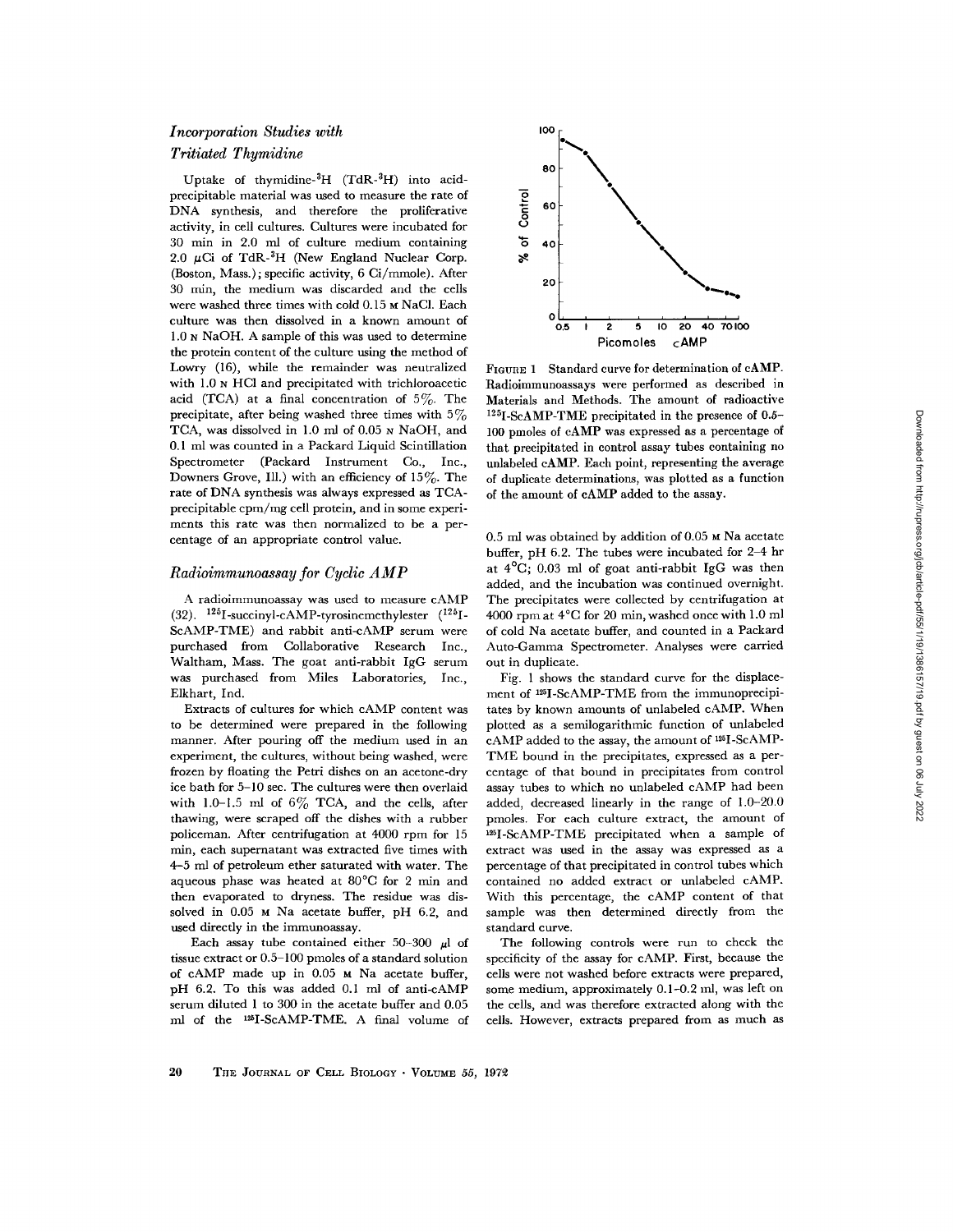1 ml of fresh EMEM containing 10% serum or from 1 ml of medium incubated on confluent cultures for 2 days contained no substances which affected the binding of <sup>125</sup>I-ScAMP-TME in the immunoassay. In addition, treatment of any culture extract with cAMP phosphodiesterase completely destroyed the ability of that extract to inhibit the precipitation of 1251- ScAMP-TME. Finally, 1.4 mm theophylline, the highest concentration used in the experiments to be described here, had no effect in the assay. Thus, the assay appeared to be specific for cAMP.

In this study, all cAMP levels were expressed as pmoles cAMP/mg protein. Because the cultures used for determining cAMP content were not washed before being extracted, the protein content was measured in separate cultures by the same method employed to determine the protein content of cultures in pulse-labeling experiments.

#### RESULTS

## Effect of Culture Density on DNA Synthesis

The effect of culture density on DNA synthesis was studied to determine the extent to which density-dependent inhibition of cell proliferation is manifested by secondary cultures of diploid human fibroblasts. Cultures seeded at widely varying densities were allowed to grow for several days. 2 days after their last feeding, DNA synthesis was determined as described in Materials and Methods.

The results, plotted as a function of cell protein density and expressed as a percentage of the synthesis found for a lightly seeded, nonconfluent culture which synthesized DNA at a maximum rate, demonstrate that DNA synthesis decreased drastically at densities greater than 30 µg pro- $\text{tein}/\text{cm}^2$  of culture dish (Fig. 2). At densities greater than 50  $\mu$ g/cm<sup>2</sup>, synthesis was reduced to about  $10\%$  of that found in a growing, nonconfluent culture. These results are consistent with previously reported decreases in DNA synthesis observed at increasing densities of 3T3 cells (36) and human diploid fibroblast cultures (15) .

#### Release from Growth Inhibition

The following experiment was performed in an attempt to reverse the inhibition of DNA synthesis observed in cell cultures at confluence . Contactinhibited cultures, those with protein densities greater than 50  $\mu$ g/cm<sup>2</sup>, were refed, 2 days after their last medium change, with fresh EMEM



100 o

ē.

point in the figure, plotted as a function of cell protein density, represents synthesis in a single culture. containing  $10\%$  fetal calf serum. DNA synthesis

was then followed as a function of time after refeeding .

In Fig. 3, it can be seen that such treatment resulted in a synchronous wave of DNA synthesis beginning 10-15 hr and peaking 20-25 hr after refeeding. These data indicate that at least some of the cells were released from the growth inhibitory effects of confluence and were allowed to initiate DNA synthesis simply by changing the medium. Moreover, since it has been demonstrated that the growth of normal fibroblasts is arrested in the  $G_1$  phase of the mitotic cycle at large culture densities (19), the 10-15 hr interval between the medium change and the onset of DNA synthesis is consistent with an amount of time needed for those cells released from contactinhibition to progress through the  $G_1$  phase in a fairly synchronous fashion and enter S phase. Radioautographic experiments not reported here indicated that the number of cells stimulated to resume growth after a medium change represented about  $10\%$  of the total number of cells in a contactinhibited culture.

This partial release from growth inhibition by refeeding has been demonstrated before (34, 36) and is thought to be due to a macromolecular substance in fresh serum which desensitizes a small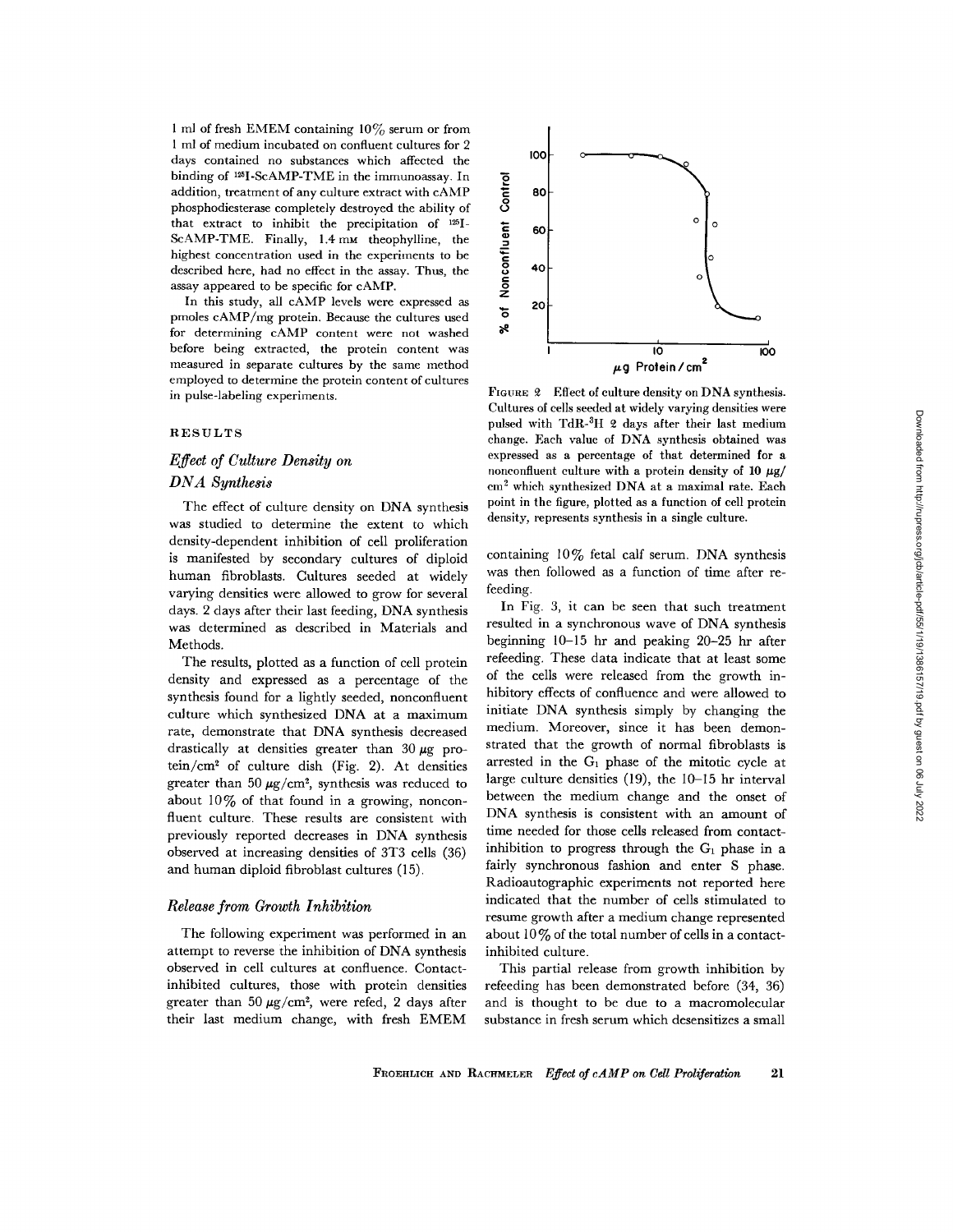

minations . FIGURE 3 Release from growth inhibition . DNA synthesis was determined in confluent cultures as a function of time after being refed with fresh medium contain ing  $10\%$  fetal calf serum (FCS) or with contact-inhibited medium supplemented with amino acids and vitamins . Each point is the average of duplicate deter-

percentage of cells to the inhibitory effects of cell contact (34). The macromolecule involved appears to be depleted from fresh medium after incubation on confluent cultures for 2 days, as such depleted medium (contact-inhibited medium) had no stimulatory effect on confluent cultures, even when replenished with vitamins and amino acids (Fig. 3) . Therefore, to eliminate any residual stimulatory effect from the last medium change, all experiments described hereafter involving stimulation of contact-inhibited cells were performed on confluent cultures refed 2 days before.

Other results not shown here indicated that a 15-hr or 30-hr incubation with contact-inhibited medium had no inhibitory effect on DNA synthesis in nonconfluent cultures. Because it supports the proliferation of nonconfluent cells, the inability of contact-inhibited medium to stimulate confluent cultures was probably not due to the presence of toxic substances or the absence of nutrients essential for growth. Instead, these results are consistent with the idea that contact-inhibited medium is deficient in a labile serum factor which is necessary for overcoming the growth-inhibitory effects of cell contact . In nonconfluent cultures, where cellular interaction is not a great considera-

tion, this serum factor would not be required for cell growth .

Thus, the experiment in Fig. 3 offers a system in which the transition from a contact-inhibited state to a growing state can be studied. With such studies, one might be able to gain information concerning the nature of the processes responsible for the inhibition of cell growth in the contactinhibited state.

# Inhibition of the Stimulation of DNA Synthesis After Refeeding Confluent Cultures

The effect on DNA synthesis of adding increasing concentrations of cAMP, db-cAMP, or



FIGURE 4 Effect of increasing concentrations of theophylline, db-cAMP, and cAMP on the stimulation of DNA synthesis after a medium change . Confluent cultures were refed with fresh medium containing increasing concentrations of theophylline, db-cAMP, or cAMP. Cultures refed with fresh medium containing none of these compounds served as controls . DNA synthesis in all cultures was determined after 20 hr, expressed as a percentage of the value for the stimulated controls, and plotted as a function of the millimolar concentration of drug present at the time of refeeding. Each point is the average of two or three determinations.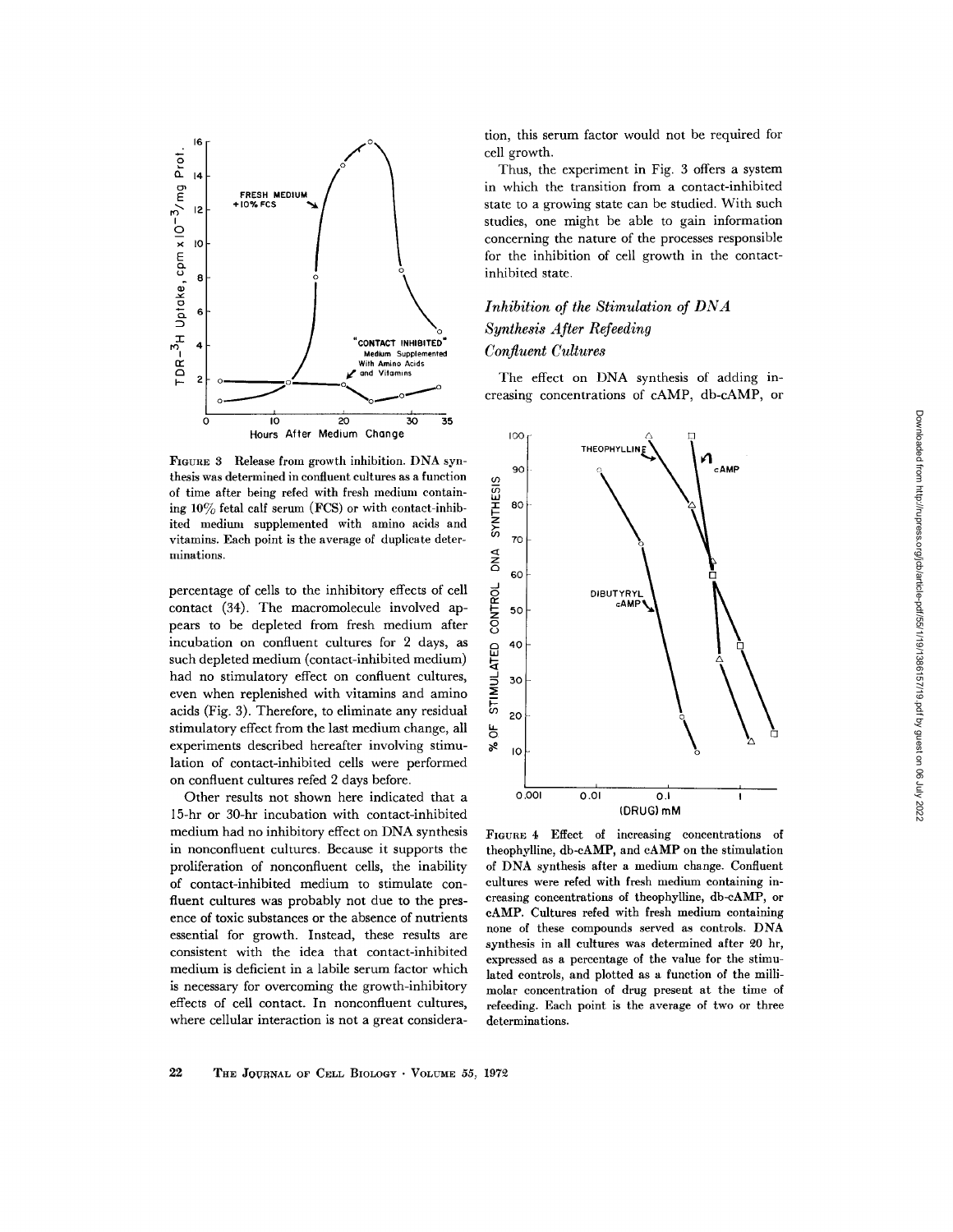#### TABLE I

Effect of 0.08 mm  $db$ -c $AMP$  or 0.6 mm Theophylline on DNA Synthesis in Confluent Cultures Refed with Fresh Medium

| Time After<br>Refeeding | DNA synthesis (cpm/mg protein) |      |      |  |
|-------------------------|--------------------------------|------|------|--|
|                         | Control                        | А    | в    |  |
| Hr                      |                                |      |      |  |
| 0                       | 2200                           |      |      |  |
| 10                      | 1500                           | 1800 | 1200 |  |
| 15                      | 6200                           | 3700 | 3100 |  |
| 19                      | 9600                           | 6000 | 4200 |  |
| 23                      | 11400                          | 6700 | 5000 |  |
| 37                      | 7200                           | 4000 | 3800 |  |
| 35                      | 4000                           | 3100 | 2800 |  |

2 days after their last medium change, confluent cultures were refed with fresh medium containing 0.6 mm theophylline  $(A)$  or 0.08 mm db-cAMP  $(B)$ . DNA synthesis was then followed, as described in Materials and Methods, as a function of time after refeeding. DNA synthesis was also followed in stimulated but otherwise untreated cultures (control group) . Each value above is the average of two separate determinations.

theophylline, a cAMP phosphodiesterase inhibitor, to confluent cultures for the entire period of stimulation was studied. DNA synthesis was determined 20 hr after refeeding with fresh medium containing one of these compounds .

The results in Fig. 4, expressed as a percentage of the synthesis found for stimulated but otherwise untreated control cultures, indicate that 3.0 mm cAMP, 0.20 mm db-cAMP, or 1.4 mm theophylline completely inhibited the stimulation of DNA synthesis normally seen at 20 hr. The residual DNA synthesis seen with these concentrations of inhibitors was equivalent to that determined for unstimulated cultures of contact-inhibited cells. That much less db-cAMP was needed for inhibition is consistent with its possibly greater ability to enter cells and its relatively greater resistance to the cAMP phosphodiesterase (18, 22) .

An additional experiment, shown in Table I, indicated that 20-25 hr represented the interval of maximum DNA synthesis after stimulation, as in the control group, even if 0.08 mm db-cAMP or 0 .6 mm theophylline was present for the entire period after refeeding. Hence, for the experiment reported in Fig. 4, DNA synthesis only had to be measured at a single time, 20 hr, in order to de-

termine the amount of stimulation relative to the controls .

Although commercial preparations of db-cAMP often contain considerable quantities of butyric acid, 1 .0 mm sodium butyrate did not affect the stimulation of DNA synthesis after a medium change on confluent cultures. Thus, the effect of db-cAMP on DNA synthesis was probably not due to contamination with butyric acid . On the other hand, while adenosine and 5'-AMP caused virtually no inhibition of DNA synthesis in stimulated confluent cultures at concentrations below 2 mm, 3 mm adenosine or 5'-AMP caused 20-30% inhibition. Since 3 mm cAMP is a huge amount to add to cells in order to attain complete inhibition of DNA synthesis, any experiment which would require such a high concentration of cAMP was also performed with db-cAMP.

# Effect of cAMP on Events Occurring Early After Stimulation of Confluent Cultures with Fresh Medium

The fact that  $1.4 \text{ mm}$  theophylline,  $3.0 \text{ mm}$ cAMP, or 0.20 mm db-cAMP completely inhibited the stimulation of DNA synthesis in confluent cultures after a medium change indicates that the growth of the cells which were released from contact-inhibition must have been arrested by these agents at some point before S phase. Additional investigations were carried out to demonstrate the reversible nature of this arrest of growth by cAMP and to determine the earliest time after stimulation at which it can occur.

In three separate experiments, maximally inhibitory quantities of cAMP, db-cAMP, or theophylline were added to confluent cultures at the time of stimulation . Other stimulated cultures served as controls. After a given period of stimulation in the presence of inhibitors, the drugtreated cultures were refed with fresh medium without inhibitors. DNA synthesis was then determined in both drug-treated and control cultures as a function of time after the initial stimulation.

The results in Fig. 5 demonstrate that treatment with 1.4 mm theophylline in the interval 0-4 hr after stimulation delayed the onset of DNA synthesis by 4 hr with respect to the onset of synthesis in the untreated controls, while treatment in the interval 0-8 hr delayed the onset of synthesis by 8 hr. Similarly, treatment with  $0.25 \text{ mm}$  db-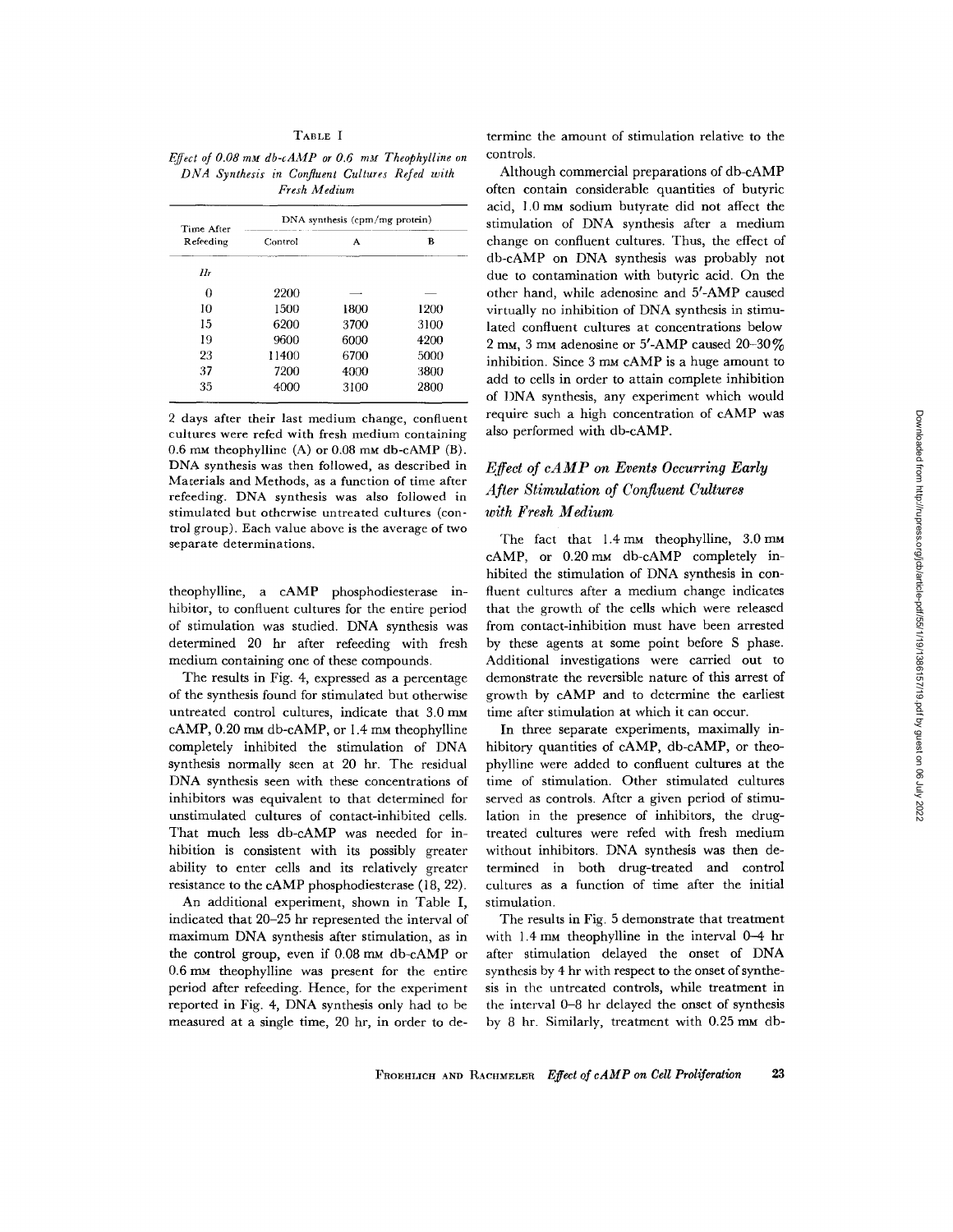

FIGURE 5 Effect of treatment with theophylline, db-cAMP, or cAMP during the early hours after stimulation on the initiation of DNA synthesis in confluent cultures . In three separate experiments, confluent cultures of cells were initially stimulated with fresh medium containing 1 .4 mm theophylline (theo), 0 .25 mm db-cAMP, or 3.0 mm cAMP. After a period of time in the presence of one of the inhibitors, the cultures were refed with fresh medium without inhibitors . DNA synthesis was then followed as a function of time after the initial stimulation . DNA synthesis was also followed in stimulated, but otherwise untreated cultures (open circles) . Each point represents the average of two determinations .

 $cAMP$  in the interval  $0-4$  hr delayed the onset of  $100$ DNA synthesis by 4 hr. Finally, treatment with 3 .0 mm cAMP for 3 hr delayed the onset of DNA synthesis by 3 hr.

Since the delay in DNA synthesis was equal to the amount of time each inhibitor was present after stimulation, it can be concluded that the early events necessary for progression through  $G_1$ and entry into S phase were inhibited by cAMP. This conclusion is consistent with the hypothesis that the stimulation of growth normally seen after refeeding confluent cultures with fresh medium is due to a lowering of the intracellular cAMP level, thereby allowing these critical early events to occur. Thus, the growth-stimulatory action of fresh serum may be to decrease cAMP levels.

### Efect of cAMP on Nonconfluent Cells

The possibility that high levels of cAMP might be necessary for the inhibition of cell growth in confluent cultures of normal fibroblasts led to studies involving the effect of cAMP on nonconfluent cells . Fig. 6 shows that the rate of DNA synthesis in nonconfluent cultures decreased in a time-dependent fashion during a 25 hr incubation with medium containing 1.4 mm theophylline. After 25 hr, synthesis was found to be reduced to  $20\%$  of the control level. An additional experiment, not shown here, demonstrated that a treatment of 20-30 hr duration was also required for



FIGURE 6 Effect of 1.4 mm theophylline on DNA synthesis in nonconfluent cells. Nonconfluent cultures were treated with 1.4 mm theophylline. At various times after treatment, DNA synthesis was determined as described in Materials and Methods and was expressed as a percentage of the synthesis determined for control cultures not treated with theophylline. Each point is the average of the synthesis in duplicate cultures. At the time of pulsing with  $TdR-<sup>3</sup>H$ , no culture contained more than 8  $\mu$ g protein/cm<sup>2</sup> of culture dish.

any appreciable inhibition of DNA synthesis in sparsely populated cultures by 0.2 mm db-cAMP. These results indicate that DNA synthesis in nonconfluent cells can be inhibited by fairly lengthy treatments with exogenous cAMP.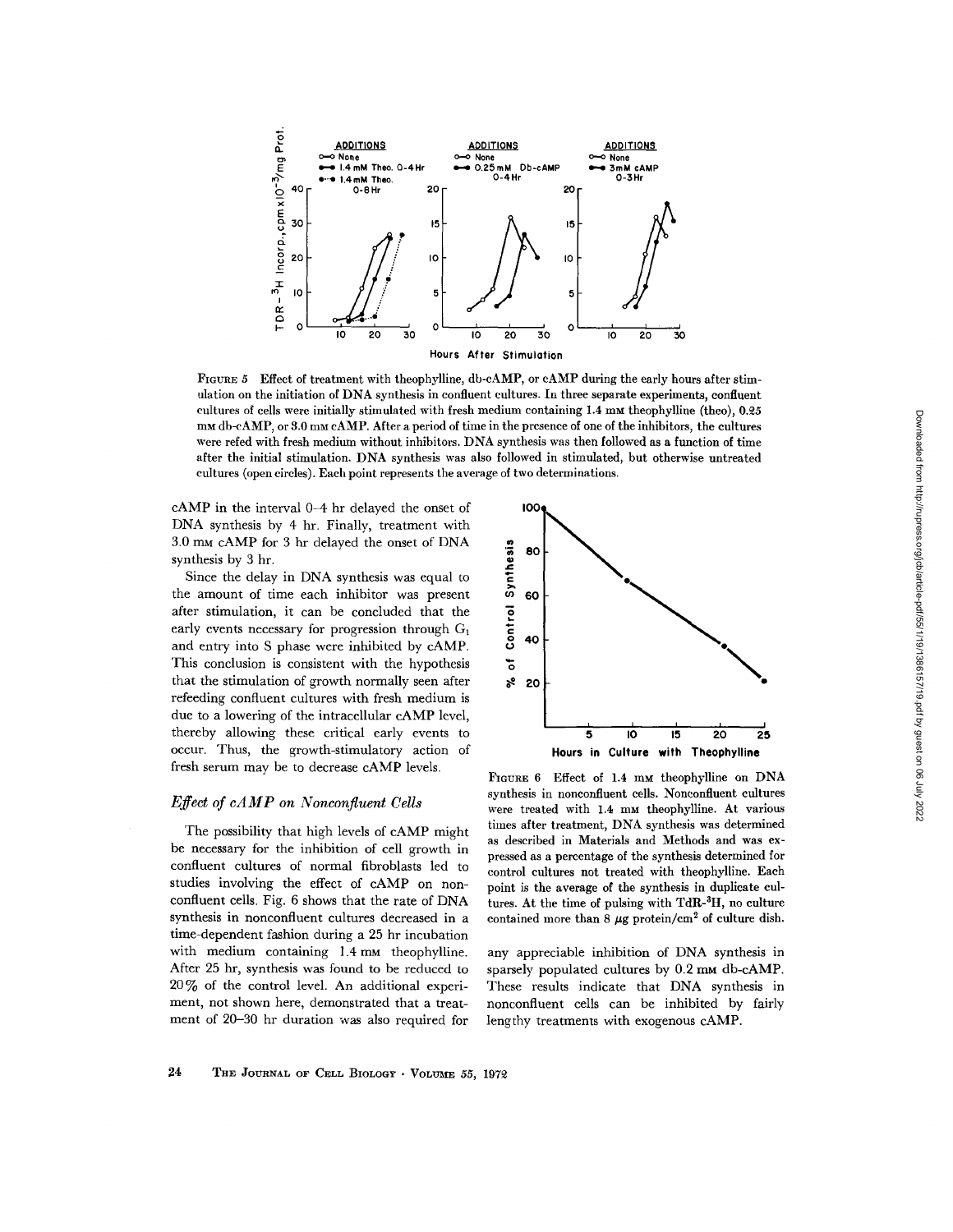

FIGURE 7 Reversal of the inhibitory effect of 1.4 mm theophylline or 0.20 mm db-cAMP on DNA synthesis in nonconfluent cultures. Nonconfluent cultures were treated with either 1.4 mm theophylline or 0.20 mm db-cAMP. Untreated cultures served as controls . After 30 hr, all cultures, including controls, were refed with fresh medium containing no inhibitor. DNA synthesis in the control cultures was determined at a single time, 2 hr after refeeding. Only this determination was necessary to establish a control or  $100\%$  value because the synthesis in untreated cultures was found to be independent of culture density below 10  $\mu$ g prot./cm<sup>2</sup> (Fig. 2). DNA synthesis in the drug-treated cultures, however, was followed as a complete function of time after the removal of the inhibitors ; and each point, representing the average of two similarly treated cultures, was expressed as a percentage of the synthesis determined for the controls.

An experiment was performed next to determine if the inhibition of DNA synthesis described in Fig. 6 was due to an arrest of cell growth in the G, phase of the cell cycle . Two groups of nonconfluent cultures were treated with 1.4 mm theophylline or 0.20 mm db-cAMP for 30 hr. Cultures serving as controls remained untreated . After 30 hr, all cultures, including controls, were refed with fresh medium without inhibitors. DNA synthesis in the control group was determined at a single time, 2 hr after this medium change. In the two drug-treated groups, however, synthesis was followed as a complete function of time after the removal of the inhibitors . At no time during the entire course of this experiment did any culture reach a protein density greater than 9  $\mu$ g cell protein/cm<sup>2</sup>.

The results in Fig. 7, expressed as a percentage of the synthesis determined for the untreated

controls, indicate that a 30 hr treatment of nonconfluent cultures with 1 .4 mm theophylline or 0.20 mm db-cAMP decreased DNA synthesis by  $60\%$  and  $40\%$ , respectively. Furthermore, synchronous waves of DNA synthesis, containing peak values 1 .9-2 .6 times the control level of synthesis, occurred in the interval 10-30 hr after the removal of the inhibitors. This pattern of synthesis, which includes a 10 hr lag period before the synchronous onset of S phase, is very similar to that seen in Fig. 3 in which confluent cultures, arrested in  $G_1$ , were released from growth inhibition by refeeding. Hence, cAMP seems to inhibit DNA synthesis in nonconfluent cultures by blocking cellular events occurring early in  $G_1$  which are necessary for progression through that phase and entry into S phase.

### Measurement of cAMP After Stimulation of Confluent Cultures

In one experiment, cultures were grown to confluence in EMEM containing only 1.3% serum. After contact-inhibition was achieved in this medium at a culture density which was low compared to the saturation densities reached in 10% serum (data not shown), stimulation was carried out with EMEM containing  $10\%$  serum. Experiments not reported here demonstrated that such treatment resulted in a 30% increase in cell protein after 40 hr of stimulation, while stimulation of cultures grown to higher saturation densities in the usual medium containing  $10\%$ serum resulted in only a 10% increase in cell protein after 40 hr. This agrees with other studies (7, 27) which have indicated that growing cells to confluence in a concentration of serum much lower than that used for stimulation increases the percentage of cells released from contact-inhibition.

cAMP was determined as a function of time after stimulation as described in Materials and Methods. Duplicate sets of cultures were stimulated to monitor changes in protein content; and in any culture the cAMP level was expressed as pmoles cAMP/mg protein. The average value of cAMP content for any time after stimulation was then normalized to be a percentage of that observed for contact-inhibited, unstimulated control cultures .

The results in Table II indicate that cAMP levels decreased by 60% within the first hour after stimulation and remained low at 2, 5, and 10 hr. These data are consistent with the hypothesis that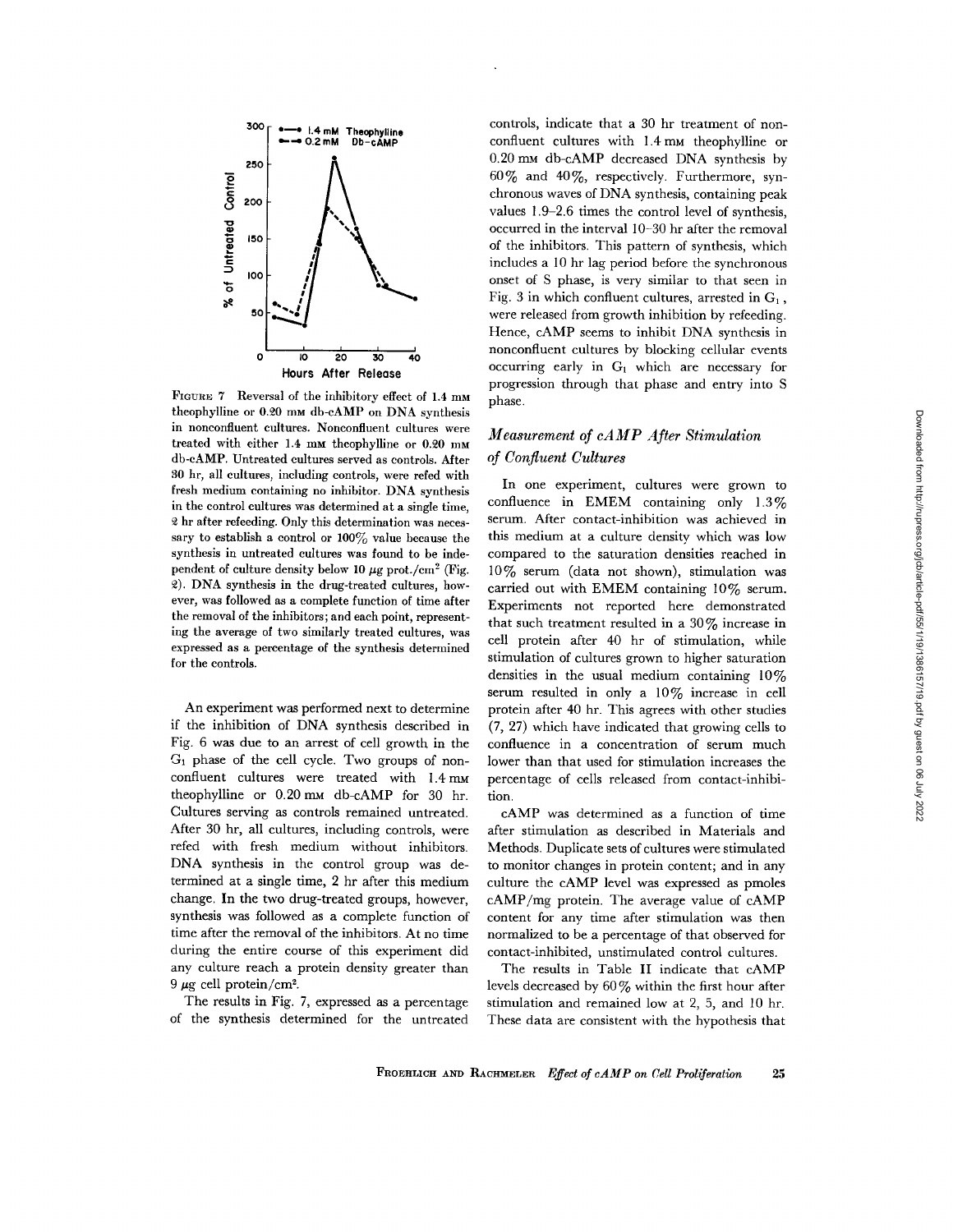|                           | cAMP                              |             |                 |
|---------------------------|-----------------------------------|-------------|-----------------|
| Time after<br>stimulation | Content<br>(pmoles/mg<br>protein) | Mean $(SD)$ | Control<br>mean |
| Hr                        |                                   |             | $\%$            |
| Unstimulated              | 12.5                              | 9.8(2.0)    | 100             |
| controls                  | 6.5                               |             |                 |
|                           | 9.8                               |             |                 |
|                           | 10.4                              |             |                 |
| 1                         | 3.8                               | 3.9(0.4)    | 40              |
|                           | 3.5                               |             |                 |
|                           | 4.5                               |             |                 |
| $\overline{2}$            | 3.8                               | 4.1 $(0.3)$ | 42              |
|                           | 4.4                               |             |                 |
| 5                         | 4.4                               | 4.3 $(0.5)$ | 44              |
|                           | 4.8                               |             |                 |
|                           | 3.7                               |             |                 |
| 10                        | 4.4                               | 4.2(0.25)   | 43              |
|                           | 3.9                               |             |                 |

TABLE II

Cultures grown to confluence in EMEM containing 1.3% serum were stimulated with EMEM containing  $10\%$  serum. Unstimulated cultures served as controls. cAMP determinations were made as a function of time after stimulation as described in Materials and Methods . Individual values of cAMP content as well as the average value are reported for each time period. The standard deviation from the mean "sp =  $\left(\frac{\sum (x - \bar{x})^2}{N}\right)^{1/2}$  is given in parentheses next to the mean . In this calculation,  $X$  is any one of the  $N$  separately determined values averaged to obtain the mean value,  $\bar{X}$ .

stimulation of DNA synthesis in contact-inhibited cells is due to a decrease in cAMP levels .

An additional experiment was performed to study further the relationship between alterations in cAMP metabolism and stimulation of growth. Table III demonstrates cAMP levels in cultures grown to confluence in EMEM containing  $10\%$ serum and stimulated with the same medium. The 36% decrease in cAMP levels observed 2 hr after stimulation of such cultures was smaller than the  $58\%$  decrease found 2 hr after stimulation of cultures grown to confluence in  $1.3\%$  serum (Table II). This is consistent with the previously

mentioned smaller percentage increase in cell protein 40 hr after stimulation of cultures grown up in 10% serum. The percentage decrease in cAMP levels thus correlates with the percentage stimulation of cell growth .

It was previously shown that 1 .4 mm theophylline was required to inhibit completely the stimulation of DNA synthesis after a medium change (Fig. 4). Table III demonstrates that this same concentration also inhibited completely the 36% decrease in cAMP levels, maintaining them at the value found for the unstimulated controls . If the primary effect of theophylline on growth is due to its action on cAMP metabolism, then these data strongly suggest that the transition from a contactinhibited state to a growing state is due to a decrease in the intracellular level of cAMP caused by refeeding with fresh medium .

### Potentiation of cAMP Action by Theophylline

If theophylline inhibits proliferation primarily through its effect on the cAMP phosphodiesterase,

|                                                   | TABLE III |  |  |
|---------------------------------------------------|-----------|--|--|
| Effect of Stimulation on cAMP Levels in Confluent |           |  |  |
|                                                   | Cultures  |  |  |

| Group                    | cAMP<br>Content<br>(pmoles/mg)<br>protein) | Mean(SD)    | Control<br>mean |
|--------------------------|--------------------------------------------|-------------|-----------------|
|                          |                                            |             | %               |
| Unstimulated<br>controls | 9.9<br>10.4<br>9.6                         | 10.0 (0.32) | 100             |
| А                        | 7.4<br>5.3<br>6.4                          | 6.4(0.82)   | 64              |
| в                        | 10.1<br>11.5<br>10.8                       | 10.8(0.6)   | 108             |

Cultures grown to confluence in EMEM containing 10% fetal calf serum were stimulated with that same medium for 2 hr in the absence (A) or presence (B) of 1.4 mm theophylline. Unstimulated cultures served as controls. After 2 hr, cAMP content was determined as described in Materials and Methods . The standard deviation from the mean, as defined in the legend to Table II, is given in parentheses next to the average for each group .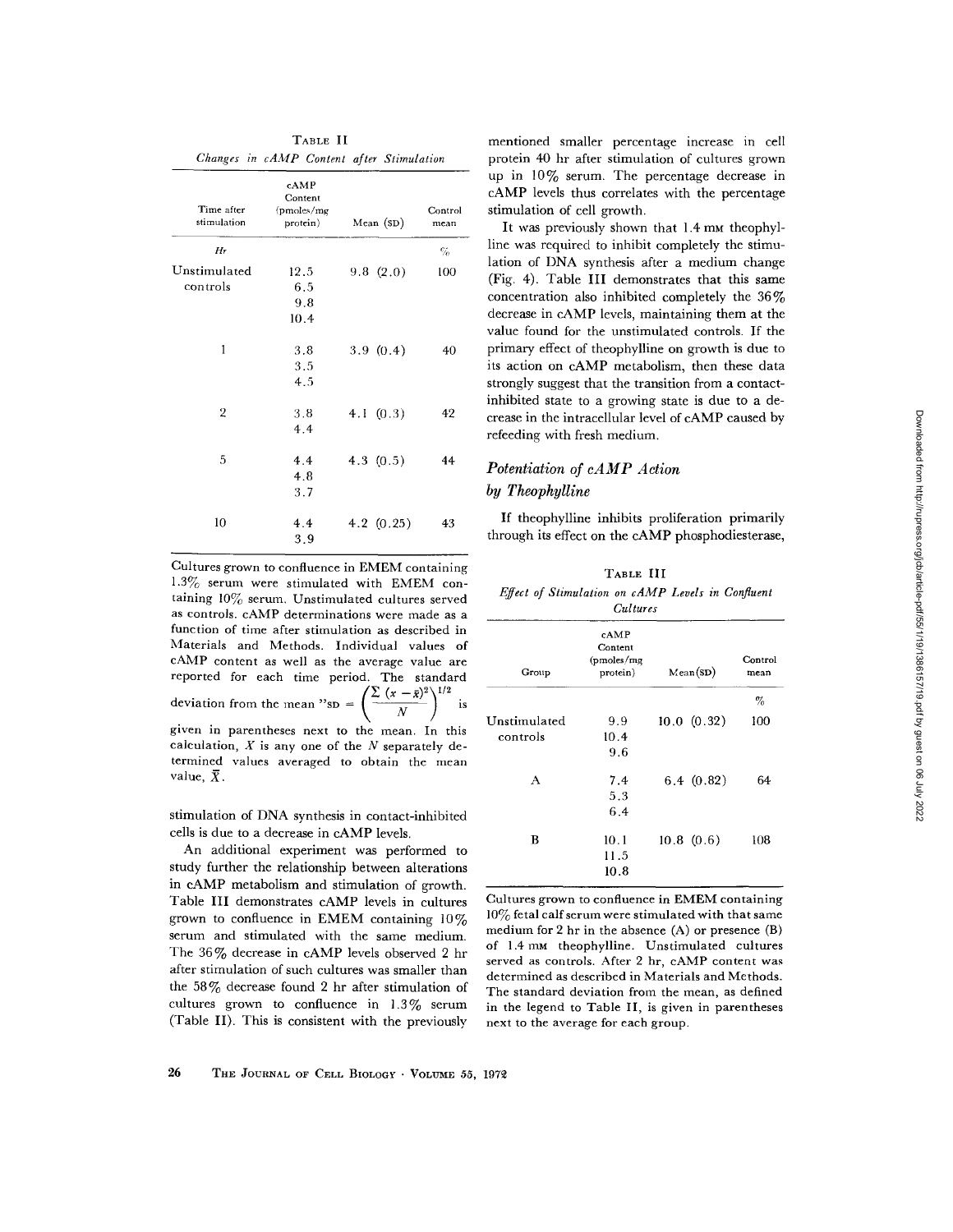TABLE IV Potentiation of the Inhibitory Effect of cAMP by Theophylline

| Group   | Control DNA<br>Synthesis (s.d.) | Inhibition of<br>control synthesis |
|---------|---------------------------------|------------------------------------|
|         | %                               | %                                  |
| Control | 100(1.7)                        |                                    |
| А       | 93(3.2)                         |                                    |
| в       | 97(5.4)                         | 3                                  |
| C       | 67 $(4.1)$                      | 33                                 |

In three separate though identical experiments, four groups of two or three nonconfluent cultures each were refed with fresh medium containing no additions (control),  $0.225$  mm cAMP (A),  $0.45$  mm theophylline  $(B)$ , or both 0.225 mm cAMP and  $0.45$  mm theophylline (C). DNA synthesis in the four groups was determined 24 hr later as described in Materials and Methods . In each separate experiment, the average value for DNA synthesis in the control group was determined. All individual values for DNA synthesis in that experiment, including those which were averaged to obtain the control mean, were expressed as a percentage of that mean. These normalized data from the three separate experiments were then combined according to group. The average for each group of pooled results is given above followed by the standard deviation from the mean in parentheses . At no time in these experiments did the protein density of any culture exceed 7  $\mu$ g/cm<sup>2</sup>.  $\frac{1}{2}$  . The result of the distribution of the same set of the set of the set of the set of the set of the set of the set of the set of the set of the set of the set of the set of the set of the set of the set of the s

then a concentration of theophylline that is insufficient to inhibit DNA synthesis by itself should still be able to decrease the degradation of cAMP enough to increase the inhibitory effect of a small amount of exogenous cAMP. Table IV contains results pooled from three separate experiments in which treatment of nonconfluent cultures with 0.45 mm theophylline and 0.225 mm cAMP for 24 hr caused a greater inhibition of DNA synthesis than the sum of the effects of either inhibitor alone . This result, which is compatible with the idea that the growth inhibitory action of theophylline is due to its effect on cAMP metabolism, strengthens the conclusion reached on the basis of the data in Table III that the stimulation of cell growth in confluent cultures after refeeding with fresh medium is due to a decrease in cAMP content.

# Kinetics of Irreversible Commitment to DNA Synthesis

In this experiment, four sets of cultures grown to confluence in medium containing 10% serum were stimulated with fresh medium. Two sets were subsequently refed at various times after stimulation with fresh medium containing either 0.25 mm db-cAMP or 1.4 mm theophylline. A third set was refed at these same times with contact-inhibited medium . This medium was unable to stimulate DNA synthesis in contact-inhibited cells (Fig. 3), presumably due to a depletion of the serum stimulatory factor as a result of previous incubation on confluent cultures. DNA synthesis for all cultures in these three sets was determined at 19 hr after the original stimulation. The fourth group of stimulated cultures served as controls . Cultures in this set were pulsed at 7, 11, 15, and 19 hr to determine the normal kinetics of synthesis after refeeding.

The results (Fig. 8) are expressed as a percentage of the synthesis in control cultures at 19 hr. The



FIGURE 8 Kinetics of irreversible commitment to DNA synthesis. Four groups of confluent cultures were refed with EMEM containing 10% serum. DNA synthesis in one group was followed as a function of time after stimulation  $(①$ ---- $④)$ . The synthesis in this group at 19 hr served as the control value. At the times after stimulation indicated on the abscissa, cultures in the other three groups wera refed with contactinhibited medium or with fresh medium containing either 1.4 mm theophylline or 0.25 mm db-cAMP. DNA synthesis for all cultures in these three groups was determined 19 hr after the initial stimulation and plotted as a function of the time at which one of the inhibitory media was added to the stimulated cultures . All levels of synthesis are expressed as a percentage of the synthesis in the control group at 19 hr . Each point is the average of two determinations.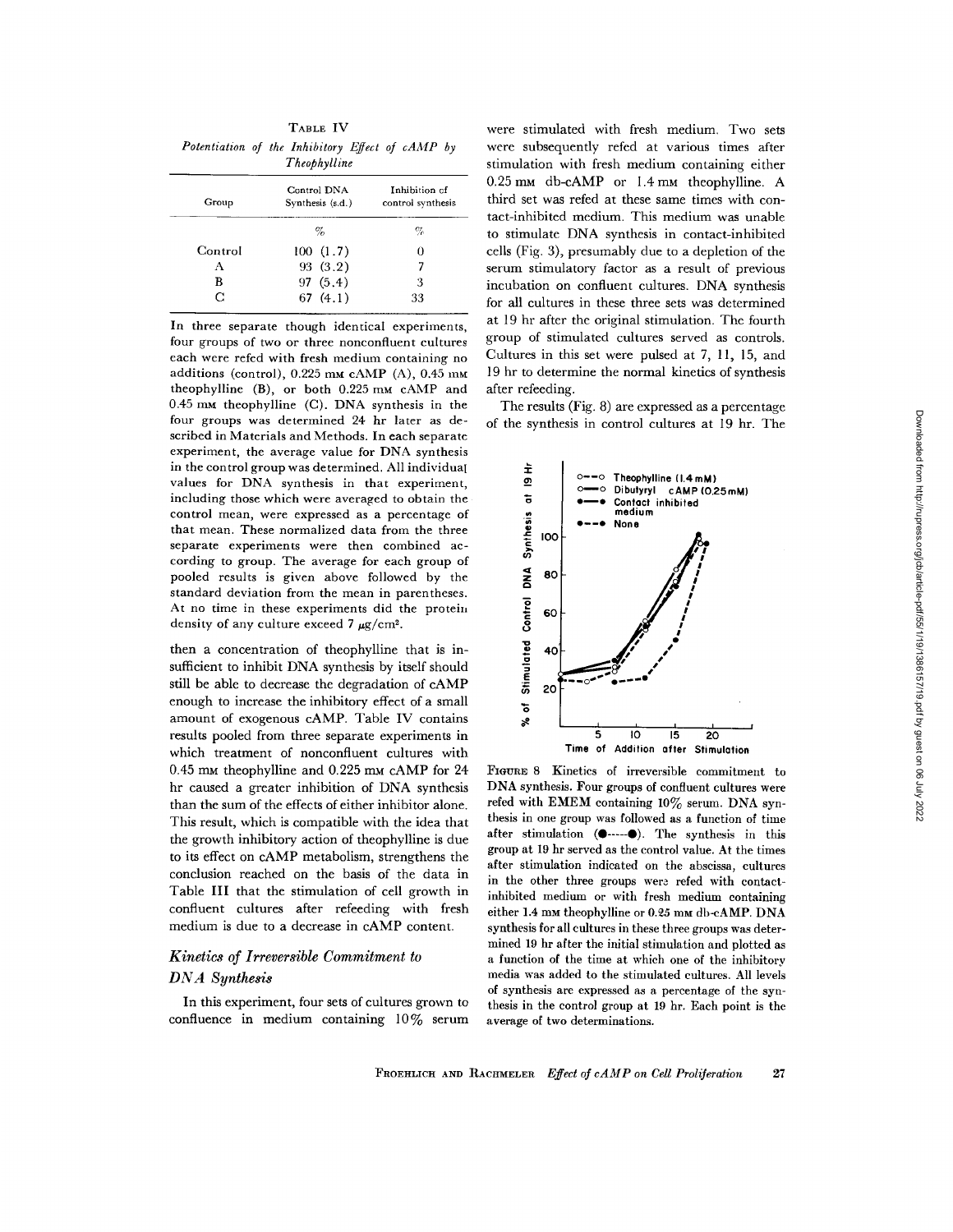fact that the upper three curves are almost identical indicates that at the same time cultures became refractory to the inhibitory effects of  $0.25 \text{ mm}$ db-cAMP or 1 .4 mm theophylline on the stimulation of DNA synthesis observed at 19 hr; they also lost their requirement for the macromolecular stimulatory factor present in fresh medium. In terms of irreversible commitment to DNA synthesis, addition of 0.25 mm db-cAMP or 1.4 mm theophylline to fresh medium yielded the same kinetics as removing the growth stimulatory factor from that medium. The direct relationship between the necessity of fresh serum for stimulation and the sensitivity of that stimulation to inhibition by cAMP is a further indication that the serum factor in fresh medium probably stimulates growth and subsequent DNA synthesis in confluent cultures by lowering intracellular cAMP. Also consistent with this hypothesis are the data in Table II which demonstrated that cAMP levels remained low for at least 10 hr after stimulation . During the period which extends up to 4-5 hr before S phase, high levels of cAMP would still be able to inhibit the initiation of DNA synthesis in stimulated cultures (Fig. 8) .

#### DISCUSSION

The results in this paper lend considerable support to the previously suggested idea that cAMP is involved in density-dependent inhibition of cell proliferation (13, 20, 29, 30). Early events in  $G_1$ leading to DNA synthesis in cultures released from contact-inhibition by refeeding were inhibited by theophylline, db-cAMP, and cAMP (Fig. 5). A 30-hr pretreatment of nonconfluent cells with 0.20 mm db-cAMP or 1.4 mm theophylline mimicked the effects of cell-to-cell contact by partially synchronizing their growth in the  $G_1$  phase of the cell cycle (Fig. 7). In addition, confluent cultures refed with fresh medium lost their serum factor requirement for the stimulation of DNA synthesis, which was measured 19 hr after at the refeeding, at same time that they became refractory to the inhibitory effects of 0.25 mm db-cAMP or 1.4 mm theophylline on that stimulation (Fig. 8). Together, these data indicate that cAMP affects DNA synthesis in a manner consistent with the role postulated for it as a physiological regulator of proliferative activity in cultures of human diploid fibroblasts .

In addition, radioimmunoassay measurements demonstrated that cAMP levels in cultures grown

to confluence in EMEM containing 1.3% fetal calf serum decreased during the first hour after stimulation with medium containing  $10\%$  serum and remained low at 2, 5, and 10 hr (Table II). Moreover, theophylline completely inhibited the 36% decrease in cAMP levels observed 2 hr after stimulation of cultures grown to confluence in  $10\%$ serum (Table III) at the same concentration which was required to inhibit completely the stimulation of DNA synthesis in such cultures (Fig. 4). Since the major growth inhibitory effect of theophylline is possibly due to its effect on cAMP metabolism (Table IV), these data suggest that stimulation of cell growth in contact-inhibited cultures by fresh medium requires a decrease in intracellular cAMP .

This conclusion can be made only if theophylline has no action on cell growth other than inhibition of the cAMP phosphodiesterase. Effects independent of its action on cAMP metabolism would tend to weaken the conclusion. Indeed, anomalous effects of theophylline on the production of steroid hormones by adrenocorticotropic hormone (ACTH)-stimulated adrenal glands have been reported (12) and are thought to involve an inhibition of protein synthesis. However, concentrations of theophylline which inhibited cell proliferation in the present study did so without inhibiting over-all protein synthesis (results not shown).

The potentiation of calcium-dependent muscle contraction by phosphodiesterase inhibitors such as caffeine (28) demonstrates their action on calcium uptake by cellular membranes . Since calcium metabolism itself may be important in the control of cell growth, this activity of theophylline might contribute to its inhibitory effect on cell proliferation.

Nonetheless, in spite of its other possible actions, several lines of evidence indicate that theophylline inhibited the growth of the cells used in this study by affecting cAMP metabolism. First, the growth inhibition seen with theophylline occurred at concentrations known to inhibit the phosphodiesterase (2) . Moreover, 0 .6 mm theophylline inhibited the stimulation of DNA synthesis in confluent cultures after a medium change to a greater extent than 0 .6 mm caffeine (data not shown), a result consistent with theophylline's greater inhibitory effect on the cAMP phosphodiesterase (2) .

Other data in this paper, as summarized in the first paragraph of the Discussion, indicated that according to the kinetic parameters measured,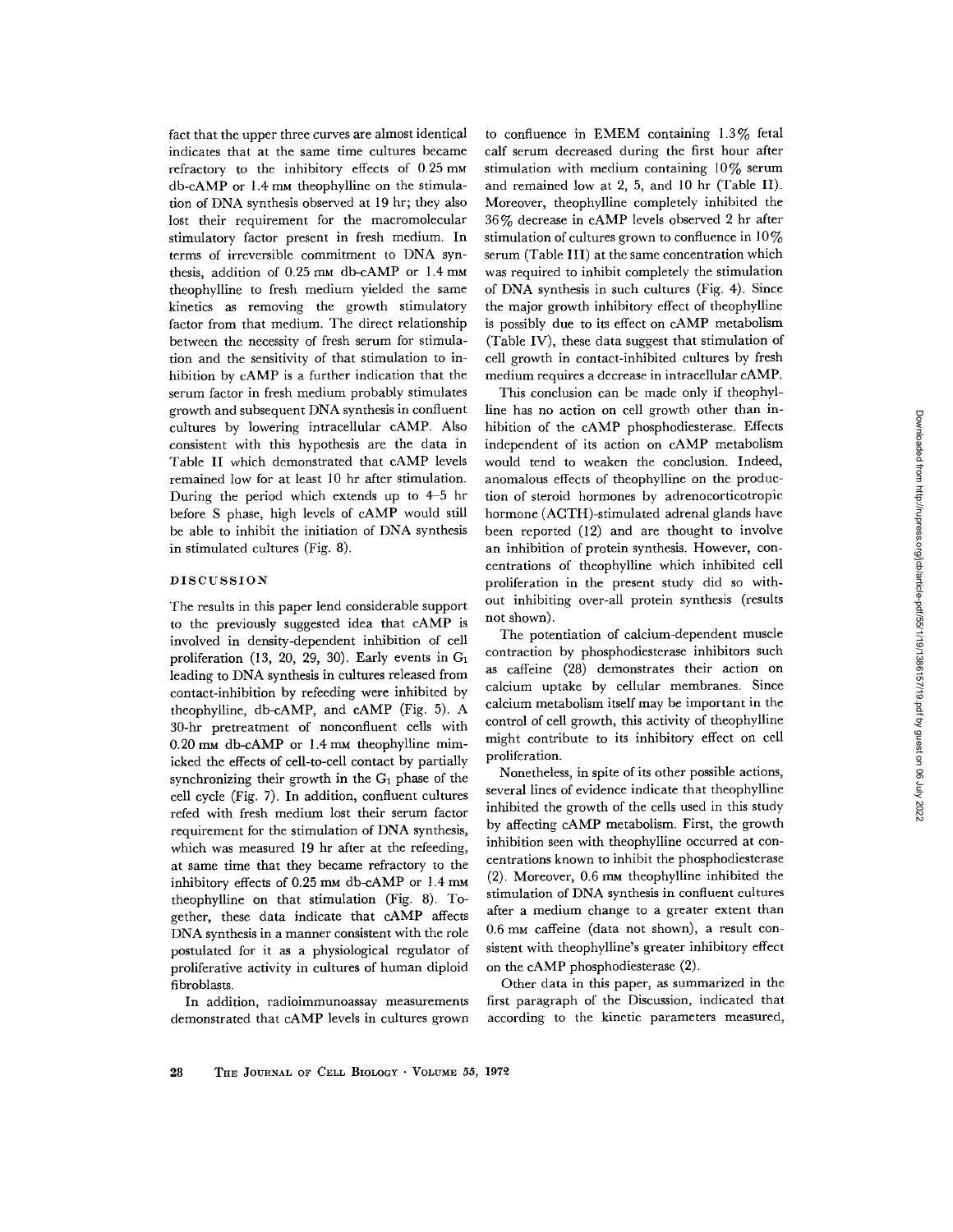theophylline had the same effects on DNA synthesis as cAMP or db-cAMP. This suggests that theophylline might inhibit growth either by acting directly on processes also affected by cAMP or by causing increases in cAMP levels, thereby indirectly effecting inhibition of growth.

However, in another study, Burk (1) showed that the growth of normal BHK cells and RSVtransformed BHK cells was greatly inhibited by 2 mm theophylline while the growth of polyomatransformed BHK cells was not . Furthermore, he found that normal BHK cells and RSV-transformed BHK cells contained more adenyl cyclase activity in their membranes than the polyomatransformed cells. This correlation between membrane adenyl cyclase activity and sensitivity to inhibition of growth by theophylline is evidence that a certain amount of cAMP production may be required for theophylline to inhibit growth . If this is true, then the similarity between the effects of cAMP and theophylline on DNA synthesis in the present study can be explained more easily on the basis of theophylline's action on cAMP metabolism than on the basis of one of its other possible effects .

Finally, the data in Table IV demonstrated that 0.45 mm theophylline, which by itself caused no inhibition of DNA synthesis in nonconfluent cultures, was able to increase the inhibitory effect of a 24-hr treatment with 0.225 mm cAMP. This also is consistent with the idea that theophylline inhibits proliferative activity in fibroblast cultures by affecting the activity of the cAMP phosphodiesterase. Thus, the conclusion reached in this paper that a certain level of cAMP is necessary in order for cell growth to be arrested in confluent cultures of normal fibroblasts appears to be valid. Of course, this conclusion could still be weakened by any study which demonstrated an effect of theophylline on cell growth which was independent of its effect on cAMP metabolism .

If one considers the stimulation of cell growth in confluent cultures after a fresh medium change as being the reverse of the process by which the growth of cells is arrested upon reaching confluence, one would be able to postulate that normal fibroblasts stop growing at confluence because of density-dependent increases in cAMP content. Otten et al. (20) have shown that nonconfluent cultures of normal and virus-transformed 3T3 cells contain low levels of cAMP and that cAMP levels increase at confluence in cultures of

normal cells but not in cultures of transformed fibroblasts. If these results are generally valid, then the data presented in this paper are strong evidence that contact-inhibition is mediated by increases in cAMP induced at culture confluence.

However, Sheppard (30) has recently shown that cAMP levels in normal 3T3 cells are always higher than those in transformed cells, even in nonconfluent cultures . Furthermore, he has also shown that cAMP levels in normal fibroblasts do not increase at confluence. This is obviously contradictory to the data of Otten et al, and leads to a different interpretation concerning the involvement of cAMP in contact-inhibition. If Sheppard's data are correct, then cAMP may just play a permissive role in contact-inhibition. That is, a high level of cAMP may only be required to alter the cell in such a way that it can react to cell-to-cell interaction with a decreased rate of growth. The restoration of normal surface membrane properties to polyoma-transformed 3T3 cells by db-cAMP is consistent with this (29) . Furthermore, according to this scheme, decreases in cAMP would be able to stimulate cell growth in contact-inhibited cultures .

On the other hand, cAMP might be directly inhibitory to growth, but cell-to-cell interaction may be necessary in order for a certain level of cAMP to affect growth. In other words, even if nonconfluent cells contain just as much cAMP as confluent cells, cell-to-cell interaction between normal fibroblasts may sensitize the confluent cells to the growth-inhibitory effects of cAMP. If this is true, then although nonconfluent cells may be less sensitive to inhibition of growth by any given level of cAMP than confluent cells, there should be a level of cAMP which does affect the growth of nonconfluent cells. The fact that exogenous cAMP can arrest the growth of cells in the  $G_1$  phase (Fig. 7) is therefore consistent with the idea that cAMP can inhibit cell growth directly. In any event, the data presented in this paper strongly support an inhibitory role for cAMP in the regulation of cell growth in fibroblast cultures .

The exact mechanism for the inhibitory action of cAMP on cell growth is presently unknown. A number of studies indicate that cAMP probably affects a great many physiological processes within the cell. In bacteria, for instance, cAMP alters the synthesis of inducible enzymes at both the transcriptional (35) and translational (21) levels. Within mammalian cells, cAMP has been shown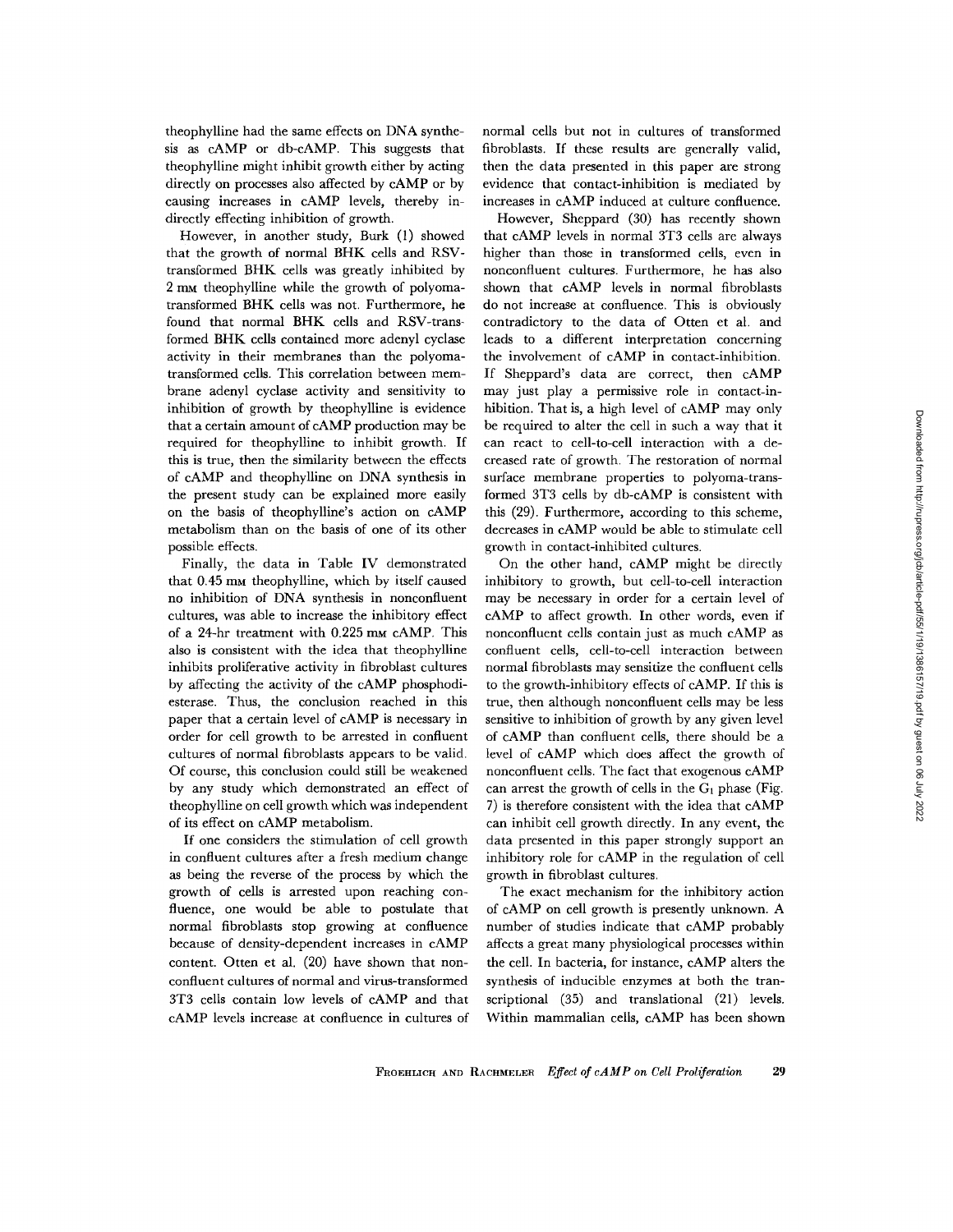to activate protein kinases, enzymes that phosphorylate proteins . The protein phosphorylated by these kinases include basic proteins such as histones (14), enzymes such as phosphorylase (23), and other noncellular proteins such as casein (24) .

Phosphorylation of fl histones by cAMPactivated kinases, demonstrated both in vivo and in vitro (14), suggests that CAMP might alter cell growth processes at the transcriptional level by affecting the types and amounts of RNA produced within the cell. Recent studies on contact inhibition demonstrate control of 28s and 18s rRNA metabolism at the levels of both synthesis and degradation (6). Perhaps cAMP-dependent histone phosphorylations result in a decline in the relative template activity of chromatin specific for rRNA while increasing template activities of chromatin not related to cell growth. Moreover, activation of specific nucleases by phosphorylation might account for the increased degradation of rRNA's in contact-inhibited cells .

Other mechanisms for control of transcriptional events related to growth are also possible . Acidic nuclear proteins have been shown to restore the histone-inhibited DNA-dependent RNA synthetic activity of chromatin isolated from uterine tissue (33) and are generally thought to be regulators of transcriptional events in mammalian cells . An increased synthesis of such proteins has been demonstrated within 2 hr after stimulation of confluent WI-38 fibroblast monolayers with fresh medium (25). This correlates well with the increased RNA synthesis observed in these stimulated cultures (7). Hence, studies of the effects of CAMP on the synthesis of acidic nuclear proteins could offer some insight into how CAMP inhibits cell proliferation.

At the translational level, kinases activated by CAMP have been implicated in the phosphorylation of ribosomal subunits (5). These phosphorylations might explain the decreased probability for the initiation of protein synthesis seen in confluent cultures (31) . Perhaps phosphorylated ribosomes are altered so that they no longer translate the specific messengers programming cell division.

Phosphorylation of neurotubular proteins has also been found to be stimulated by cAMP (10). Since microtubular proteins may be involved in cell spreading and motility (3), in the formation and maintenance of cell processes (9), and in intracellular organelle movement (8), alterations in these proteins caused by phosphorylation might also interfere with critical functions necessary for

growth . Further investigation is needed to determine how cAMP inhibits cellular proliferation.

The authors would like to thank Dr. Henry Nadler for supplying the strains of cells used in this study, Dr. Renato Baserga for developing the radioautographie experiment that was mentioned in the paper, and Sharon Stafford for typing the manuscript. This research was supported in part by Northwestern University Medical School National Institutes of Health General Research Grant (5 SCI RR05370-10) . Dr. Froehlich is a Life Insurance Medical Research Fellow. Dr. Rachmeler is the recipient of a United States Public Health Service Career Development Award from the Institute of General Medical Sciences .

Received for publication 7 January 1972, and in revised form 12 April 1972.

#### REFERENCES

- 1. BURK, R. R. 1968. Nature (Lond.). 219:1272.
- 2. BUTCHER, R. W., and E. W. SUTHERLAND. 1962. J. Biol. Chem. 237 :1244 .
- 3. Carter, S. B. 1967. Nature (Lond.). 213:161.
- 4. EAGLE, H. 1959, Science (Wash. D.C.), 130:432.
- 5. EIL, C., and I. G. Wool., 1971. Biochem. Biothys. Res. Commun. 43:1001.
- 6. EMERSON, C. P. 1971. Nat. New Biol. 232:101.
- 7. FARBER, J., G. ROVERA, and R. BASERGA. 1971. Biochem. J. 122 :189.
- 8. FREED, J. J., and M. M. LEBOWITZ. 1970. J. Cell Biol. 45:334.
- 9. GOLDMAN, R. D., and E. A. C. FOLLETT. 1969. Exp. Cell Res. 57 :263 .
- 10. GOODMAN, D. B. P., H. RASMUSSEN, F. DIBELLA, and C. E. GUTHROW. 1970. Proc. Natl. Acad. Sci. U.S.A. 67:652.
- 11. GRANNER, D., L. R. CHASE, G. D. AURBACH, and G. M. TOMKINS. 1968. Science (Wash. D.C.). 162:1018. CRENCES<br>
RR, R. R. 1968. Nature (Lond.). 219:1272.<br>
TCHER, R. W., and E. W. SUTHERLAND. 1962.<br>
J. Biol. Chem. 237:1244.<br>
L. C., and I. G. Wahrer (Lond.). 213:161.<br>
L. C., and I. G. Worker (Lond.). 213:161.<br>
L. C., and I.
- 12. HALKERSTON, I. D. K., M. FEINSTEIN, and O. HECHTER. 1966. Proc. Soc. Exp. Biol. Med. 122:896.
- 13. JOHNSON, G. S., R. M. FRIEDMAN, and I. PASTAN. 1971. Proc. Natl. Acad. Sci. U.S.A. 68:425.
- 14. LANGAN, T. A. 1969. J. Biol. Chem. 244:5763.
- 15. LEVINE, E. M., Y. BECKER, C. W. BOONE, and H. EAGLE. 1965. Proc. Natl. Acad. Sci. U.S.A. 53:350.
- 16. LOWRY, O. H., N. J. ROSEBROUGH, A. L. FARR, and R. J. RANDALL. 1952. J. Biol. Chem. 195: 549 .
- 17. MAKMAN, M. H. 1970. Science (Wash. D.C.). 170:1421.
- 18. MOORE, P. F., L. C. IORIO, and J. M. McMANUS.<br>1968. J. Pharm. Pharmacol. 20:368.